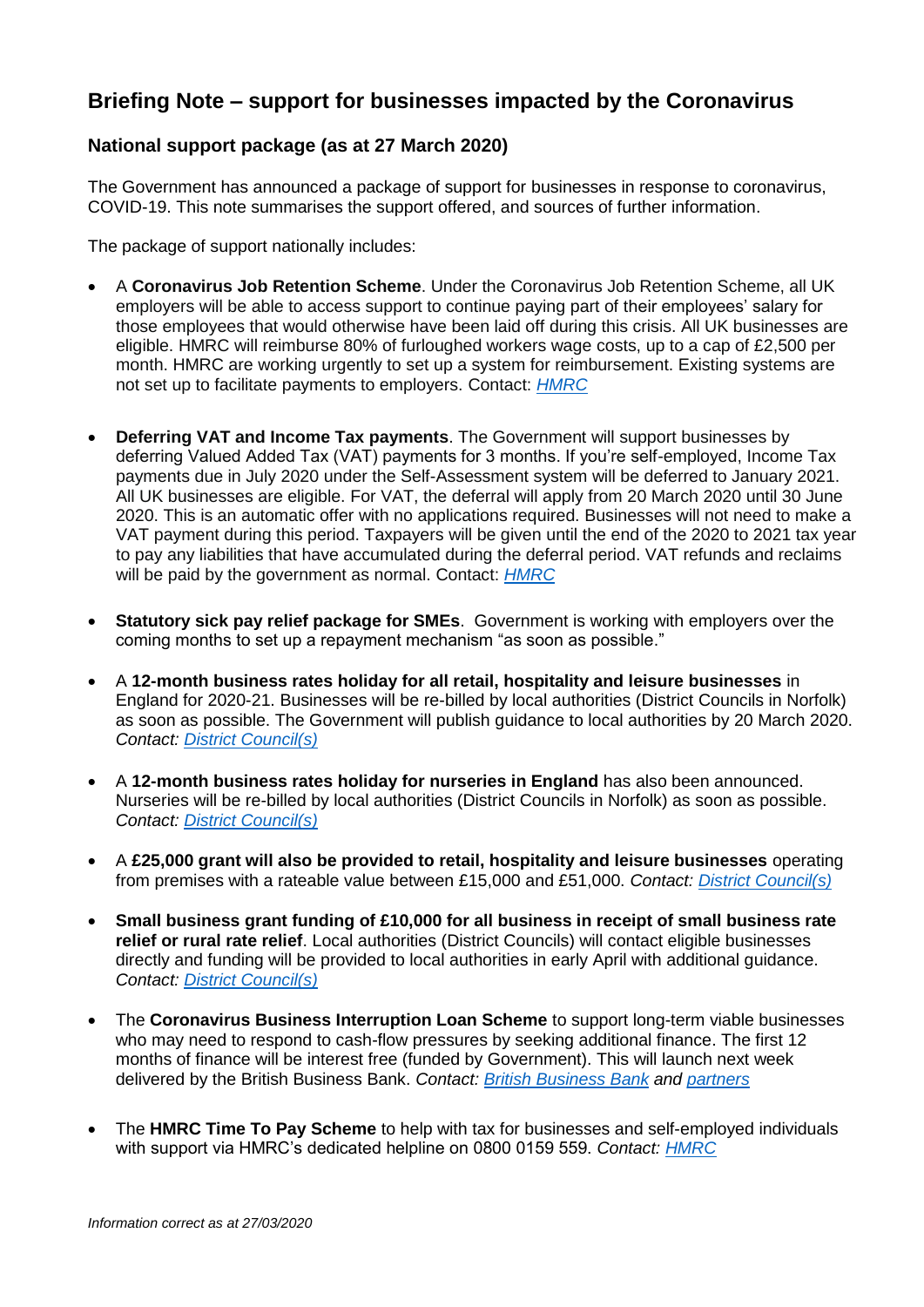- The Government has announced a new **Self-Employment Income Support Scheme**, under which it will pay self-employed people who have been adversely affected by the Coronavirus a taxable grant of 80% of their average monthly profits over the last three years up to £2,500 a month. *Contact: [businesssupport.gov.uk](https://www.businesssupport.gov.uk/self-employment-income-support-scheme/)*
- The Government has confirmed with the insurance industry that **government advice is sufficient to enable claims for pandemics and government-ordered closure**.
- Providing **support for liquidity amongst large firms**, with a major new scheme being launched by the Bank of England to help them bridge coronavirus disruption to their cash flows through loans. *Contact: [Bank of England](https://www.bankofengland.co.uk/markets/market-notices/2020/ccff-market-notice-march-2020)*
- The Government will be providing further support to other industries directly impacted in due course (including airports and airlines).
- Funding for the Government's **Early Years entitlements** will continue during any periods of nursery, preschool or childminder closures, or where children cannot attend due to coronavirus. The Government will continue to pay funding to local authorities for the free entitlements for two, three and four-year-olds, providing reassurance for early years settings.<sup>1</sup>

Full details can be found here: [https://www.gov.uk/government/publications/guidance-to-employers](https://www.gov.uk/government/publications/guidance-to-employers-and-businesses-about-covid-19)[and-businesses-about-covid-19](https://www.gov.uk/government/publications/guidance-to-employers-and-businesses-about-covid-19)

## **Local support package**

**.** 

Norfolk County Council is taking steps to support and maintain critical services and service providers. The Council has been contacting providers to set out our commitment to ensure financial resilience for providers who will be at the heart of the Norfolk response and enabling continuity of care for people across the county, including:

- **Day service providers will continue to be paid for the next three months**, based on the average of their normal payments over the previous two months.
- **Supported Living providers will be provided with financial support to meet additional costs**, particularly in relation to supporting people who would previously have attended day services. Work will be taking place to identify any ongoing additional cost pressures. Sectors will be looking at overall capacity and opportunities to redeploy staff.
- **Residential and nursing care payment processes will continue**, and we will work with care homes to prevent any financial uncertainty.
- **Home Care providers will continue to be paid for the next three months**, based on the average of their normal payments over the previous two months. This will provide a guarantee of cashflow during the current uncertainty and enable businesses to continue to pay staff. For providers that can undertake additional services that would result in payment above this amount the Council will ensure that this will be paid in addition.
- **Carers of children looked after will continue to be paid** and we will work closely with providers to ensure that our most vulnerable children remain safe.
- **Short breaks providers and providers of other children's social care services will continue to be paid for at least the next three months**, even if the demand for their specific service diminishes in the current situation and we will work with the providers to identify how staff can be flexibly deployed to take account of the most pressing needs at the time.

*Information correct as at 27/03/2020* <sup>1</sup> <https://www.gov.uk/government/news/free-childcare-offers-to-continue-during-coronavirus-closures>